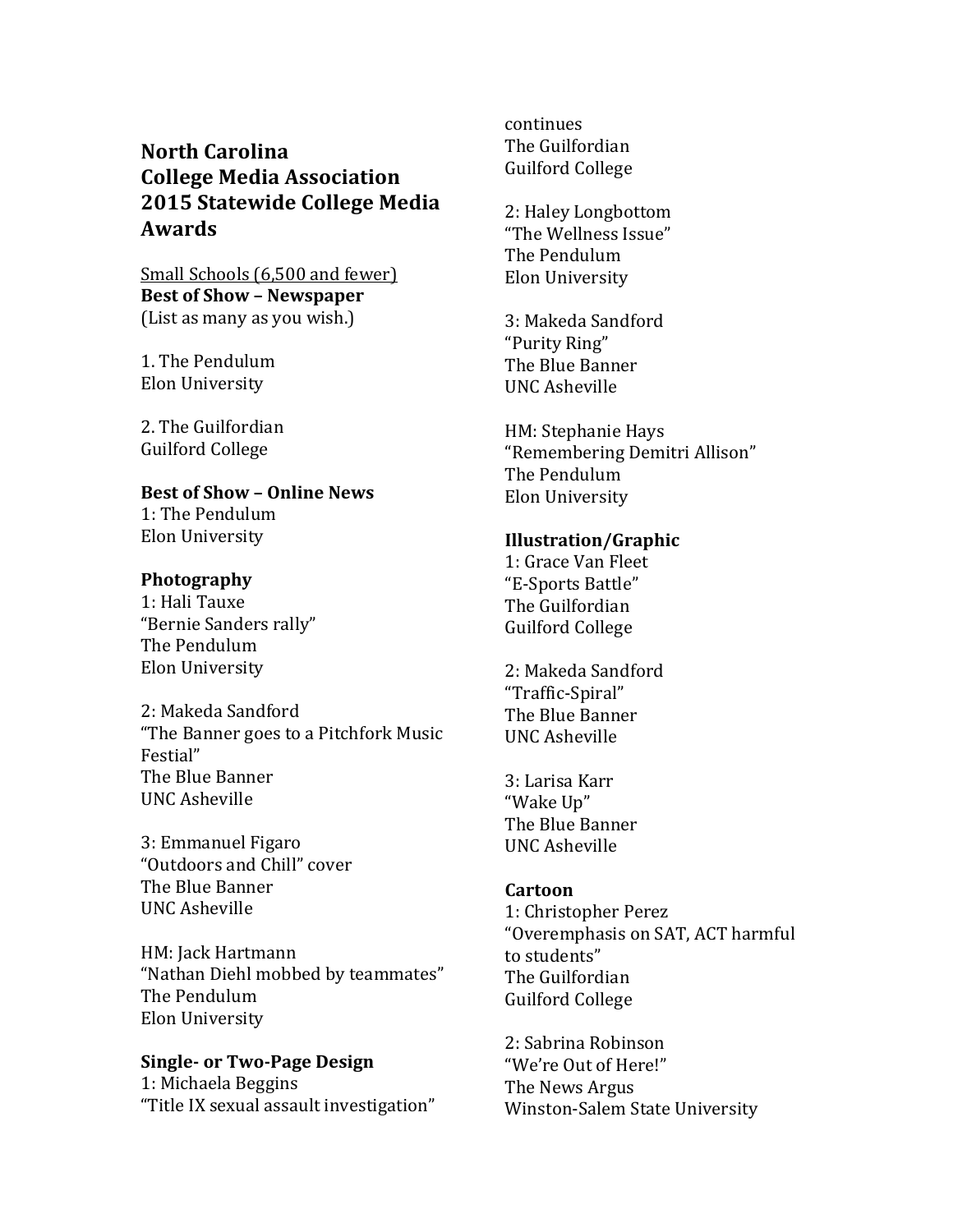HM: Johnion Hunt "Phi Mu Alpha gives hair for cancer" The Pine Needle UNC-Pembroke

### **Multimedia Package**

1: Sky Cowans and Jordan Spritzer "At Elon, prescription drugs go over the counter and under the desk" The Pendulum Elon University

2: Michelle Alfini and Diana Stancy "Globetrotters at a young age" The Pendulum Elon University

3: Samuel Shumate and Curtis Ginn "UNCA Bike Shop" The Blue Banner UNC Asheville

HM: Nicole Zelniker and Leah Whetten-Goldstein "Bonner begins another semester of service" The Guilfordian Guilford College

HM: Nicole Zelniker and Nellie Vinograd "Students stand with Mizzou during Walk-out" The Guilfordian Guilford College

#### **News Writing**

1: Tommy Hamzik "Remembering Demitri Allison" The Pendulum Elon University

2: Nicholas Carratu "Title IX sexual assault investigation continues"

The Guilfordian Guilford College

3: Beatriz Caldas and Matthew Jones "Salary inequity: new information blindsides community" The Guilfordian Guilford College

HM: Sheridan Watkins "Illegal parking tolerated for campus police" The News Argus Winston-Salem State University

HM: Phillip Wyatt "Asheville wakes up to bitter brew" The Blue Banner UNC Asheville

#### **Feature Writing**

1: Alex Simon "For Elon's early birds, tailgating starts with the sun" The Pendulum Elon University

2: Leena Dahal "Lifting legs for awareness, visibility and acceptance" The Pendulum Elon University

3: Phillip Wyatt "A true observer: New exhibit in Ramsey Library pays homage to legendary Asheville artist" The Blue Banner UNC Asheville

HM: Courtney Campbell "From Acorn to Disney World" The Pendulum Elon University

HM: Harrison Slaughter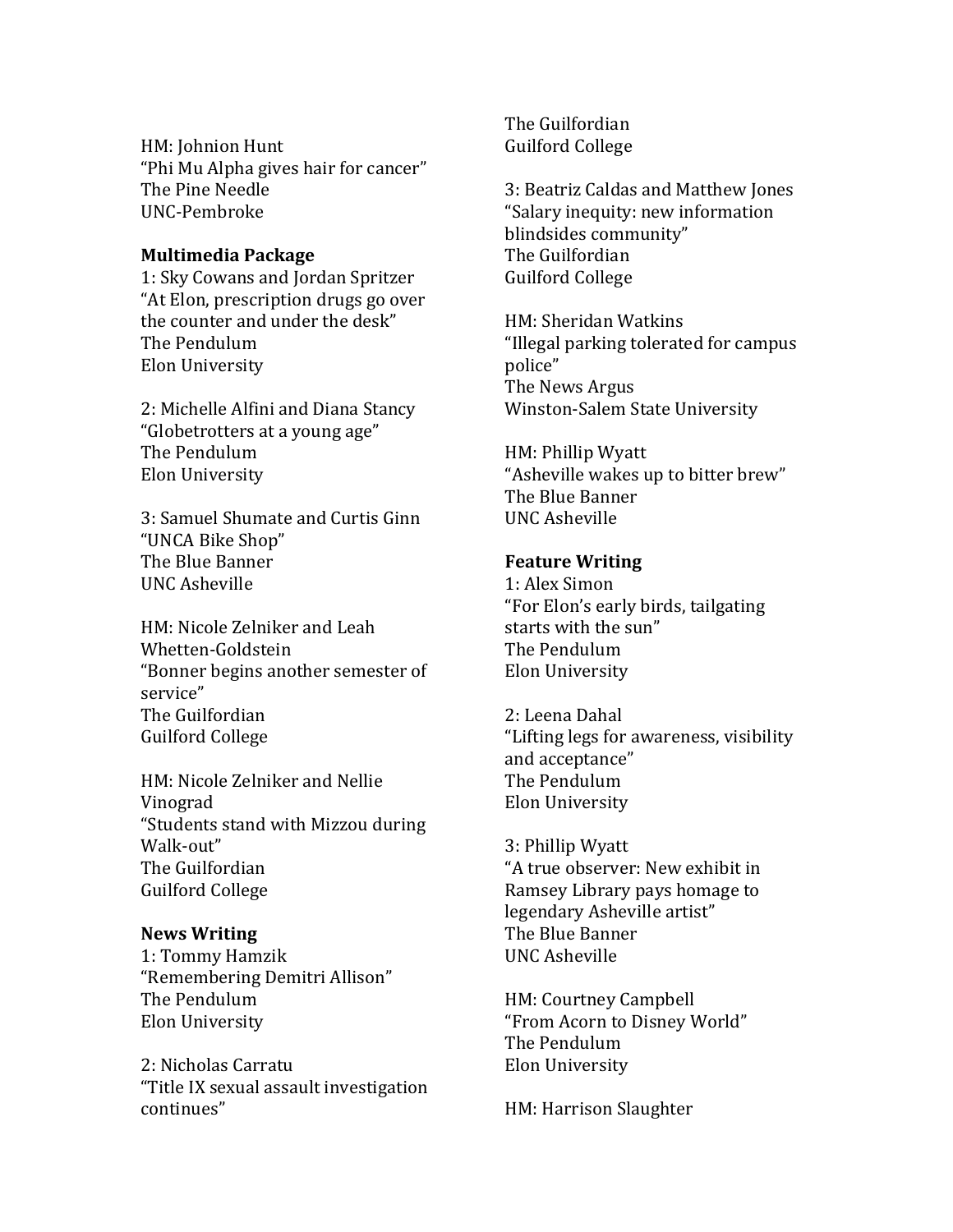"Local hip-hop artist perseveres to tell his tale after hitting rock bottom" The Blue Banner UNC Asheville

#### **Sports Writing**

1: Alex Simon "Football attempts to move on to 'new normalcy'" The Pendulum Elon University

2: Jonathan Bym "Fuller makes most of opportunity with Braves" The Pine Needle UNC-Pembroke

3: Jordan Spritzer "Men's soccer forward returns to family home The Pendulum Elon University

HM: Eric Ortiz "Former basketball player joins faculty" The Campbell Times Campbell University

HM: James Sharpe "Lacrosse signs Brooke Austin, age 8" The Guilfordian Guilford College

#### **Opinion Writing**

1: Leena Dahal "Take a stand against cultural appropriation" The Pendulum Elon University

2: Jason Perry "The silence that blinds: How to cope with deployment of a loved one" The Blue Banner

UNC Asheville

3: Naari Honor "Rand Paul's sexism comes to light The Guilfordian Guilford College

HM: Michael Bodley "Retarded is much, much more than a word" The Pendulum Elon University

HM: Lily Lou "Get rid of loopholes for vaccinations" The Guilfordian Guilford College

# Large Schools (more than 6,500) **Best of Show - Newspaper** 1: The Daily Tar Heel UNC-Chapel Hill

2: The East Carolinian East Carolina University

3: Technician N.C. State University

#### **Best of Show - Online News**

1: The Appalachian Appalachian State University

2: The Daily Tar Heel UNC-Chapel Hill

3: Technician N.C. State University

#### **Photography**

1: Katie Williams, Alex Hamel, Chris Conway, Justin Pryor and Chris Griffin "Heavy Hearts" The Daily Tar Heel UNC-Chapel Hill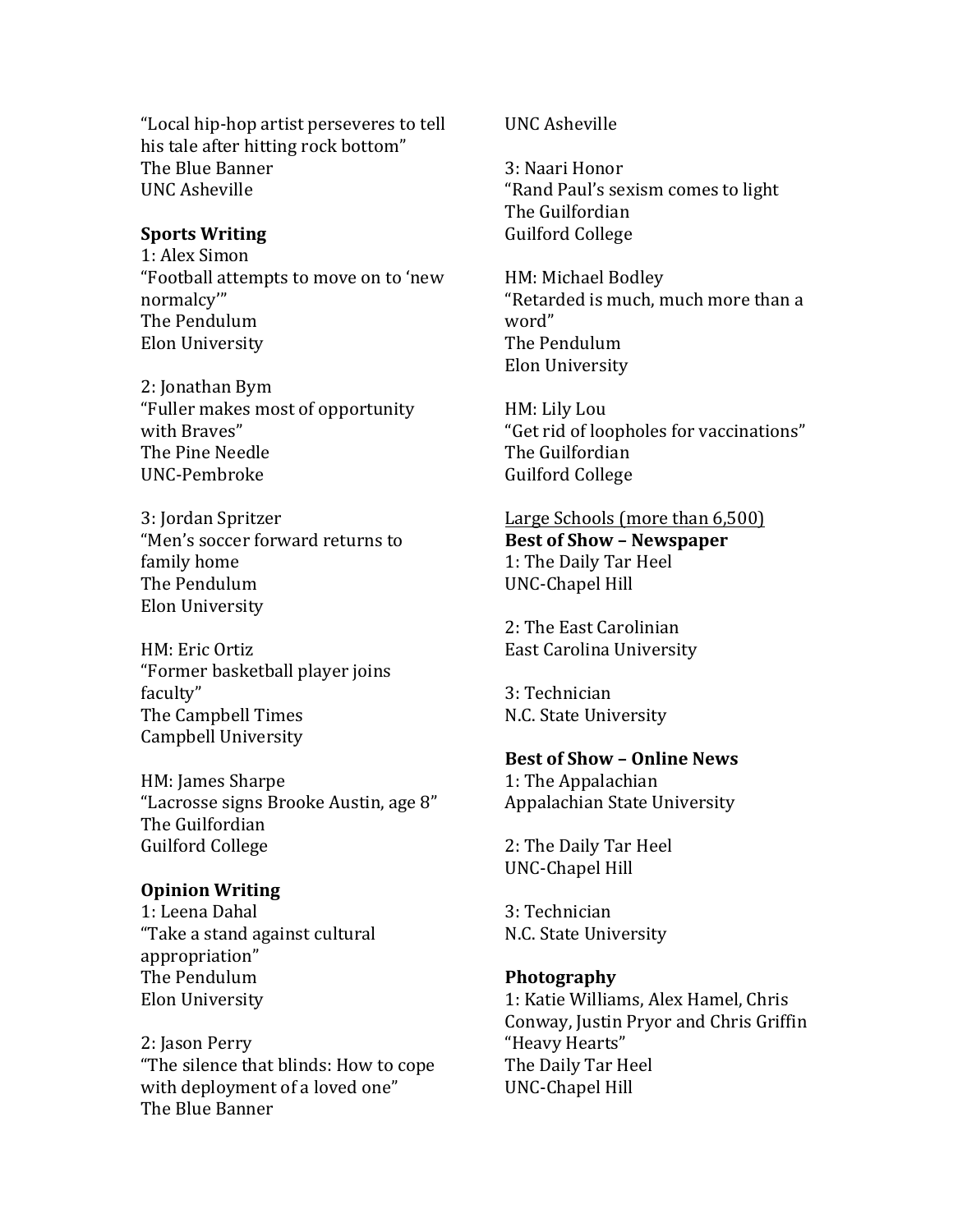2: Ryan Perry "Barakat family hug" Technician N.C. State University

3: Alexis Wainwright "Aggies meat UNC on the field" The A&T Register N.C. A&T State University

HM: Alex Kormann "Students tell Folt: No Follett" The Daily Tar Heel UNC-Chapel Hill

HM: Justin Perry "Clip their wings" The Appalachian Appalachian State University

### **Single- or Two-Page Design**

1: Tyler Vahan "In Memory" The Daily Tar Heel UNC-Chapel Hill

2: Ashley Felts "The wait is over: Krispy Kreme arrives" The Appalachian Appalachian State University

3: Mary Burke "Page  $1 -$  Feb. 9, 2015" The Daily Tar Heel UNC-Chapel Hill

HM: Devan Feeney "Move-in issue cover" Technician N.C. State University

#### **Illustration/Graphic**

1: Bailey Knight "Advantages of joining the Peace" Corps"

Technician N.C. State University

2: Malik Rahili "A master class: App State's Volleyball seniors The Appalachian Appalachian State University

3: Tyler Vahan "Tom Ross: Legacies Left Behind" The Daily Tar Heel UNC-Chapel Hill

HM: Taylor Wilson "THC and its effect on the brain" The A&T Register N.C. A&T State University

HM: José Valle "The Religion Issue" The Daily Tar Heel UNC-Chapel Hill

#### **Cartoon**

1: Erin Holloway "Our Three Winners" Technician N.C. State University

2: Emily Howard "Women need better representation in media" The Appalachian Appalachian State University

3: Adaria Coulter "The Mixtape Told Me So" The A&T Register N.C. A&T State University

HM: Kelley Wheeler "Donald Trump" Technician N.C. State University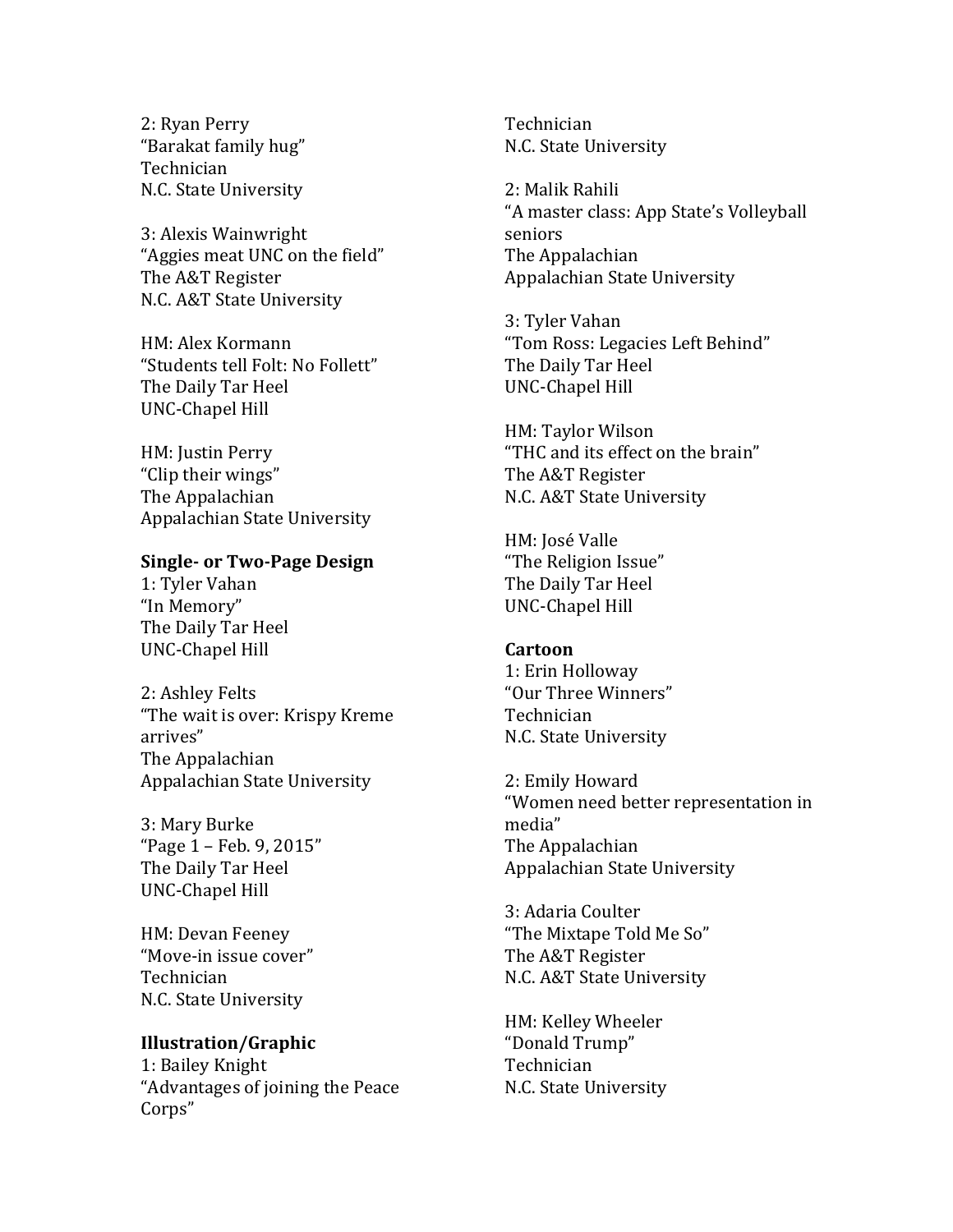HM: Andrew Shoemaker "Battle of the Border" The Daily Tar Heel UNC-Chapel Hill

#### **Multimedia Package**

1: Lovey Cooper, Jackson Helms, Chris Deverell and Justin Perry "Silencing the noise" The Appalachian Appalachian State University

2: Claire Collins "No Longer Silent: A profile of a student activist" The Daily Tar Heel UNC-Chapel Hill

3: Bradley Saacks, Kelsey Weekman and Liz Bell "One Year after the Wainstein Report" The Daily Tar Heel UNC-Chapel Hill

HM: Technician Staff "Shack-a-thon stories, videos and gallery" Technician N.C. State University

HM: Michael Bragg, Chris Deverell, Justin Perry and Paul Heckert "A representation of race" The Appalachian Appalachian State University

#### **News Writing**

1: Michael Bragg "The state of the UNC system" The Appalachian Appalachian State University

2: Bradley Saacks "Records: Firm worked before being approved" The Daily Tar Heel

# UNC-Chapel Hill

3: Sofia Edelman "Student Stores might be privatized" The Daily Tar Heel UNC-Chapel Hill

HM: Laney Ruckstuhl "Unequal representation" The Appalachian Appalachian State University

HM: Kaitlin Montgomery, Chris Hart-Williams, Rachel Smith and Brenden Parsons "Student Party at The Retreat parodies 'black culture'" Technician N.C. State University

#### **Feature Writing**

1: Ryan Schocket "Writing for Herself" The Daily Tar Heel UNC-Chapel Hill

2: Drew Goins "Pathway Plunderers" The Daily Tar Heel UNC-Chapel Hill

3: Javeria Salman "Student seeks kidney for father" The East Carolinian East Carolina University

HM: Kelsey Padgett "Trading cleats for high heels" The East Carolinian East Carolina University

HM: Alexandra Goodfred "NC State Forensics Analysis Lab reveals secrets" Technician N.C. State University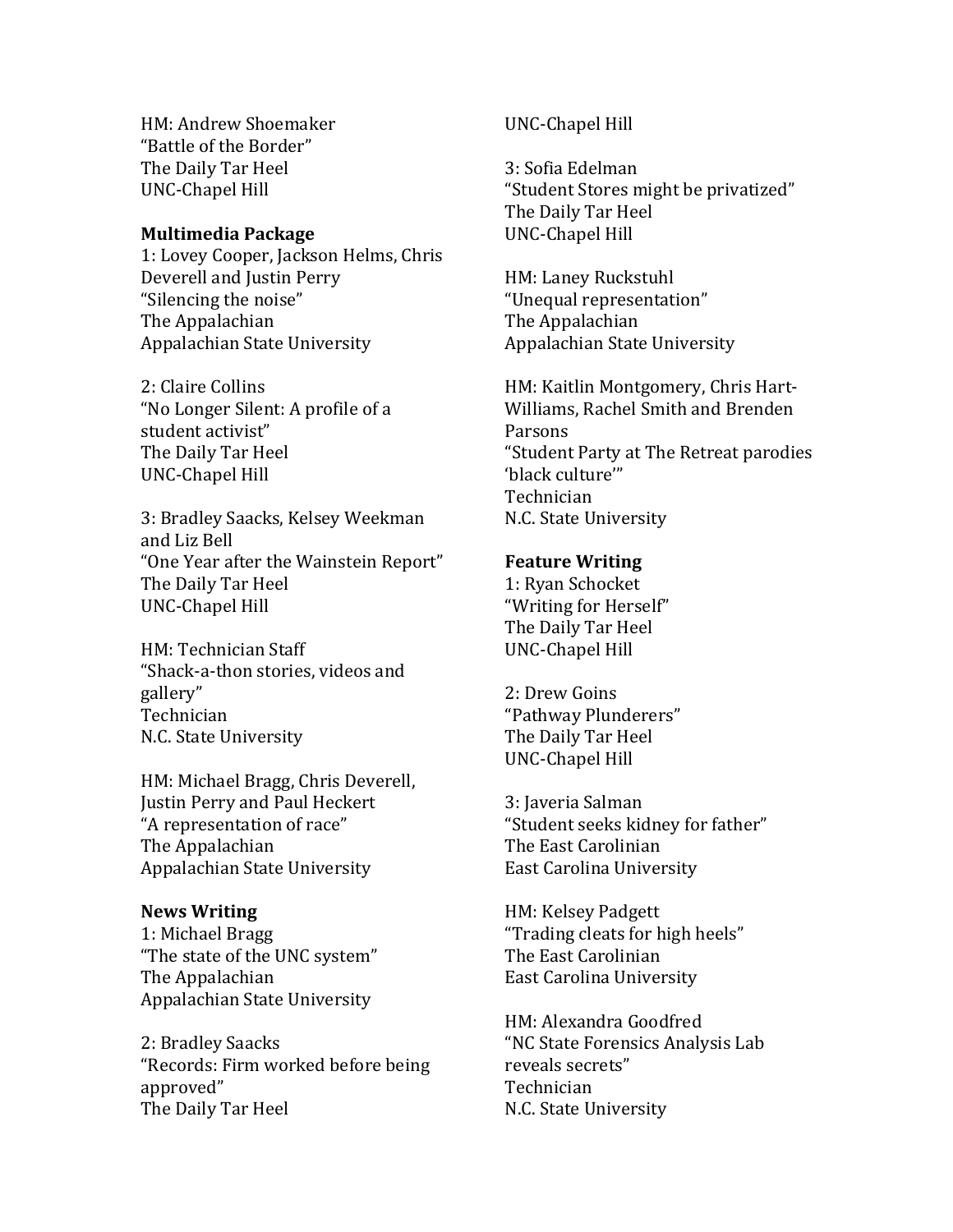## **Sports Writing**

1: Grace Raynor "A ready made legacy" The Daily Tar Heel UNC-Chapel Hill

2: Pat James "The Missing Piece" The Daily Tar Heel UNC-Chapel Hill

3: Zack Tanner "Malik Abu practices faith, basketball" Technician N.C. State University

HM: Josh Graham "Terrell Stanley: Pass rusher beats odds" The East Carolinian East Carolina University

HM: David Allen Jr. "The Victory Bell Will Ring" The Daily Tar Heel UNC-Chapel Hill

## **Opinion Writing**

1: Alice Wilder "No one narrative defines survivors" The Daily Tar Heel UNC-Chapel Hill

2: Editorial Board "Speaking of Free Speech" The Daily Tar Heel UNC-Chapel Hill

3: Editorial Board "Happy Thanksgiving from Gov. Pat McCrory" Technician N.C. State University

HM: Chiraayu Gosrani "The Real Post-9/11 United States" The Daily Tar Heel UNC-Chapel Hill

HM: Seth Gulledge "Halloween Culture needs change" The East Carolinian East Carolina University

Literary Magazines **Best of Show** 1: Windhover N.C. State University

2: The Peel Appalachian State University

3: Expressions East Carolina University

4: The Greenleaf Review Guilford College

## **Poetry**

1: Kristin Yates "9391" Incunabula Salem College

2: Christopher Robey "Hummingbirds" The Peel Appalachian State University

3: Mia Willis "This is a Chemical Burn" Expressions East Carolina University

HM: Alex Tanner "Stern Arm Scars Like Ribs" The Peel Appalachian State University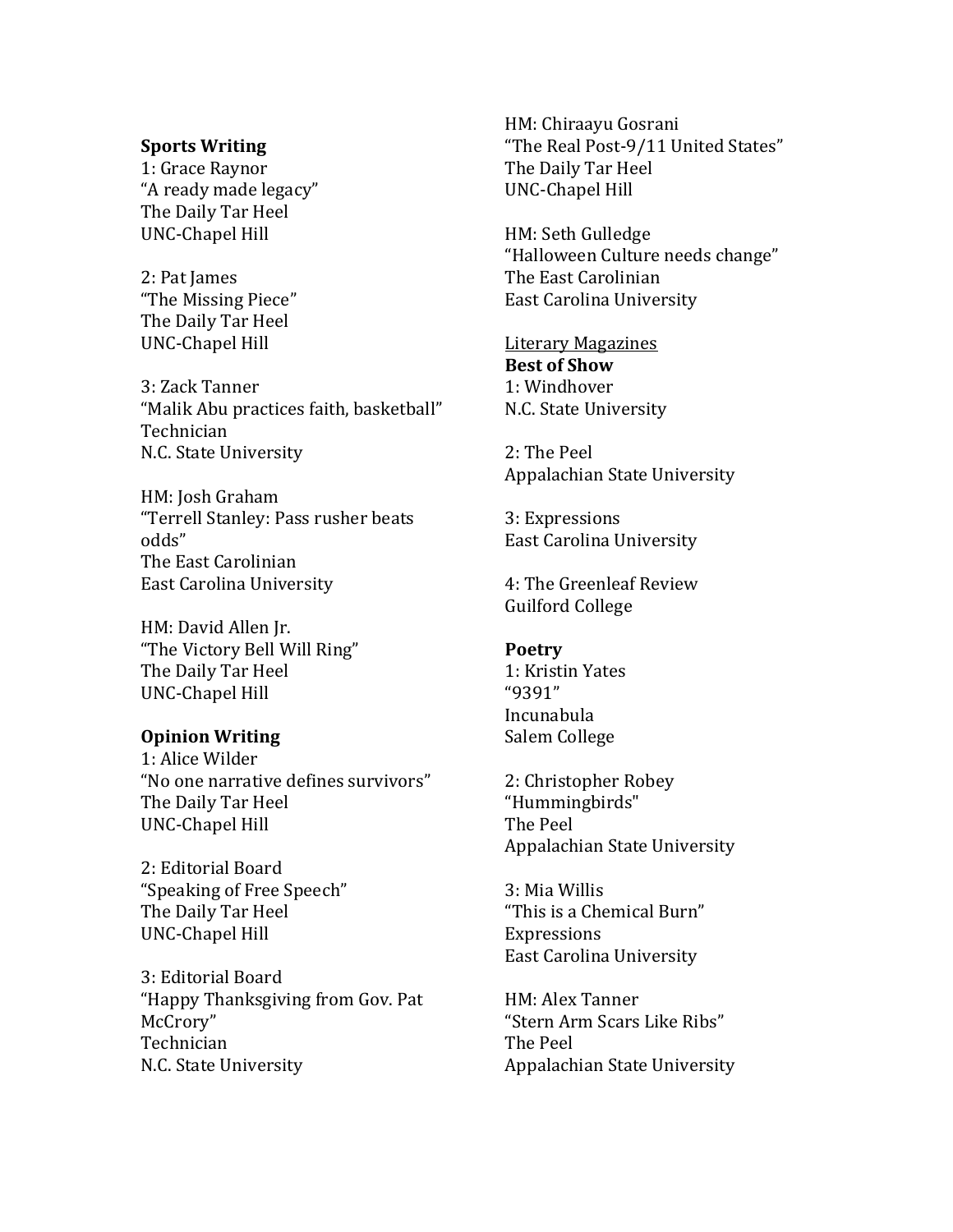HM: Marcella Medley "Buy This Hype It's Dope" LifeLines Barton College

#### **Nonfiction**

1: Cara Sinicropi "The Magnolia" Apogee Magazine High Point University

2: Delaney McHugo "Fat Girl" Colonnades Elon University

3: Morgan Gibbs "The State of Unity" Expressions East Carolina University

#### **Fiction**

1: Liza Williams "Good Swimmers" The Peel Appalachian State University

2: Sarah Paterson "Declined" Colonnades Elon University

3: Emily Cinquemani "Pull Me Free" Colonnades Elon University

HM: Sarah Meador "Backwoods Justice" Life Lines Barton College

HM: Emma Carte "This Is What I Know Happens When I Leave"

The Peel Appalachian State University

#### **Photography/Art**

1: Julia Fergus "Illusionist/Listener" The Lyre Greensboro College

2: Kate Mitchell "French Braids" The Greenleaf Review Guilford College

3: Maggie Flanigan "Rachel" The Peel Appalachian State University

HM: Benjamin Webb "Quest in the Clouds" Agora Belmont Abbey College

HM: Raina Martens "Withdrawal" The Greenleaf Review Guilford College

#### **Two-Page Spread**

1: Thomas Davis, Ashton Tygart "This is a Chemical Burn" Expressions East Carolina University

2: Cymry Flood "Autobiography" Colonnades Elon University

3: Sarida Scott "Cataract—Swan" The Peel Appalachian State University